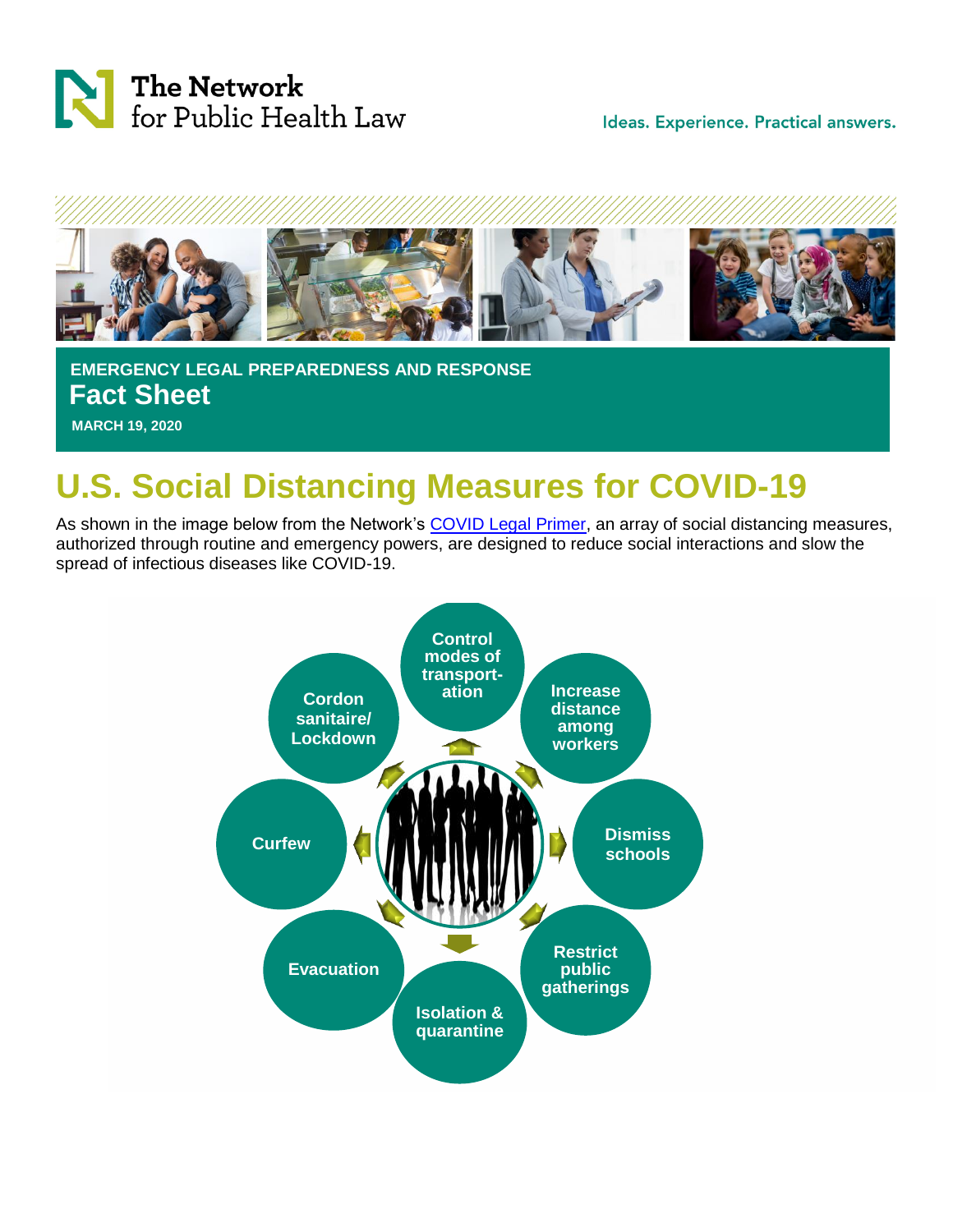Various types of social distancing measures are being implemented by governments at all levels across the U.S. in response to COVID-19, including:

**Quarantine:** Quarantine refers to the separation and restriction of movement among persons who were exposed to a contagious disease to determine if they become ill and prevent possible transmission. Such measures have been used extensively by federal, state, tribal, and local governments in response to COVID-19, especially initially prior to wider domestic spread. In Texas, for example, local public health officials quarantined the family of a Texas Tech student who tested positive for COVID-19 after returning home from studying abroad in Europe.

**Isolation:** Isolation refers to the separation of persons known to be infected with a contagious disease from people who are not infected to prevent disease transmission. In Kentucky, a man was forcibly ordered to isolate in his home after he tested positive for COVID-19 and checked himself out of the hospital against medical advice.

**Closures:** During an infectious disease outbreak, governments may order specific establishments, such as bars, restaurants, fitness centers, shops, and other businesses, to temporarily close. New York, New Jersey, and Connecticut, among many other states, have issued orders for the indefinite closure of all non-essential businesses, including eateries, movie theaters, and casinos. Governor Jay Inslee of Washington directed nursing homes and assisted living facilities to limit all visitors. The Department of Veterans Affairs has adopted a "no visitors" policy for more than 134 of their nursing facilities.

**School dismissals:** Governments across the U.S. have ordered temporary dismissals from school, especially where children are at high risk of contagion. Numerous states across the country have closed all K-12 public schools due to COVID-19: Maryland schools have been shut down for 2 weeks beginning March 16; Kansas schools will be closed for the rest of the academic year; other districts will likely follow.

**Work-place separations:** Other social distancing measures attempt to limit the spread of contagions through workplace separations. San Francisco requires non-essential businesses to send workers home, and allow them to telework if possible. Several U.S. Senators have urged President Trump to mandate that all federal agencies permit and encourage employees to telework to the extent possible.

**Lockdowns:** The most extreme social distancing measure entails governments issuing orders to prevent the entry or exit of persons from a defined area. Sometimes known as cordon sanitaire, lockdowns raise substantial constitutional issues especially if attempted by federal authorities. No government has attempted this effort to date, although federal, state, and local officials have intimated it is under consideration especially among emerging COVID-19 "hot zones."

**Shelter in place:** Another rigorous form of social distancing, orders to "shelter in place" mean that persons are directed to stay in their homes and can only leave for designated exceptions. Alameda County and 5 other localities in the Bay area of California issued orders on March 16 directing residents to remain in their homes except for essential services and activities. Law enforcement has been asked to help enforce the order.

**Curfews:** During a curfew, people are directed not to leave their homes during certain hours, usually with exceptions for essential travel. On March 17, Governor Phil Murphy of New Jersey implemented a voluntary statewide curfew, directing people not to leave their homes between 8pm-5am. That same day, Binghamton, NY Mayor Rich David issued an order requiring residents to stay inside between 10pm-5am.